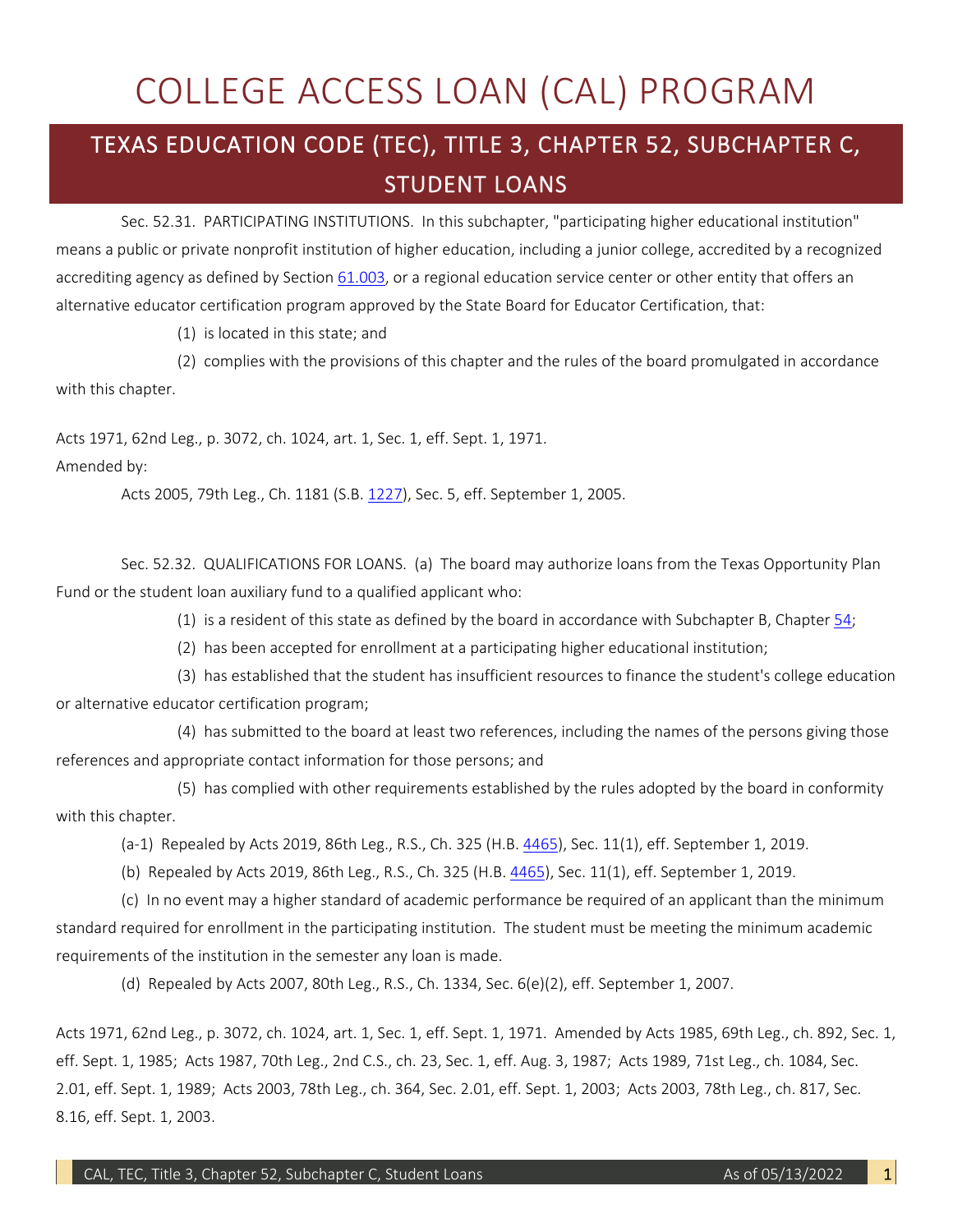Amended by:

Acts 2005, 79th Leg., Ch. 1181 (S.B. [1227\)](http://www.legis.state.tx.us/tlodocs/79R/billtext/html/SB01227F.HTM), Sec. 6, eff. September 1, 2005. Acts 2007, 80th Leg., R.S., Ch. 1334 (S.B[. 1640\)](http://www.legis.state.tx.us/tlodocs/80R/billtext/html/SB01640F.HTM), Sec. 6(e)(2), eff. September 1, 2007. Acts 2019, 86th Leg., R.S., Ch. 325 (H.B. [4465\)](http://www.legis.state.tx.us/tlodocs/86R/billtext/html/HB04465F.HTM), Sec. 3, eff. September 1, 2019. Acts 2019, 86th Leg., R.S., Ch. 325 (H.B. [4465\)](http://www.legis.state.tx.us/tlodocs/86R/billtext/html/HB04465F.HTM), Sec. 11(1), eff. September 1, 2019.

 Sec. 52.321. STANDARDS CONCERNING ABILITY TO REPAY CERTAIN LOANS. In establishing requirements to be relating to demonstration of ability to repay a federally insured student loan that are stricter for a certain class of applicants than for other applicants, except in cases where the applicant attends a school with a loan default rate of 15 met by applicants for student loans authorized by the board under this chapter, the board may not establish standards percent or more.

Added by Acts 1989, 71st Leg., ch. 1084, Sec. 2.02, eff. Sept. 1, 1989.

 Sec. 52.33. AMOUNT OF LOAN. The amount of the loan to any qualified applicant shall be limited to the and other financial aid, and the amount necessary to pay the applicant's reasonable expenses as a student at the participating institution of higher education where the applicant has been accepted for enrollment, under the rules and regulations adopted by the board. The total loan to any individual student may never be more than the amount the student can reasonably be expected to repay in the maximum loan period provided by board rule, except as otherwise difference between the financial resources available to the applicant, including the applicant's scholarships, gifts, grants, provided for in this chapter.

Acts 1971, 62nd Leg., p. 3072, ch. 1024, art. 1, Sec. 1, eff. Sept. 1, 1971. Amended by Acts 1987, 70th Leg., 2nd C.S., ch. 23, Sec. 2, eff. Aug. 3, 1987.

Amended by:

Acts 2005, 79th Leg., Ch. 1181 (S.B. [1227\)](http://www.legis.state.tx.us/tlodocs/79R/billtext/html/SB01227F.HTM), Sec. 7, eff. September 1, 2005. Acts 2019, 86th Leg., R.S., Ch. 325 (H.B. [4465\)](http://www.legis.state.tx.us/tlodocs/86R/billtext/html/HB04465F.HTM), Sec. 4, eff. September 1, 2019.

 Sec. 52.335. REQUIRED LOAN DEBT DISCLOSURE. (a) This section applies to a participating higher educational institution that enrolls one or more students receiving state financial aid administered by the Texas Higher Education Coordinating Board.

 education loan information for a student enrolled at the institution shall provide to that student in an electronic (b) At least annually a participating higher educational institution to which this section applies that receives communication the following information:

(1) an estimate of the total amount of state and federal education loans incurred by the student;

 (2) an estimate of the total payoff amount, or a range for that amount, for the amount described by Subdivision (1), including principal and interest; and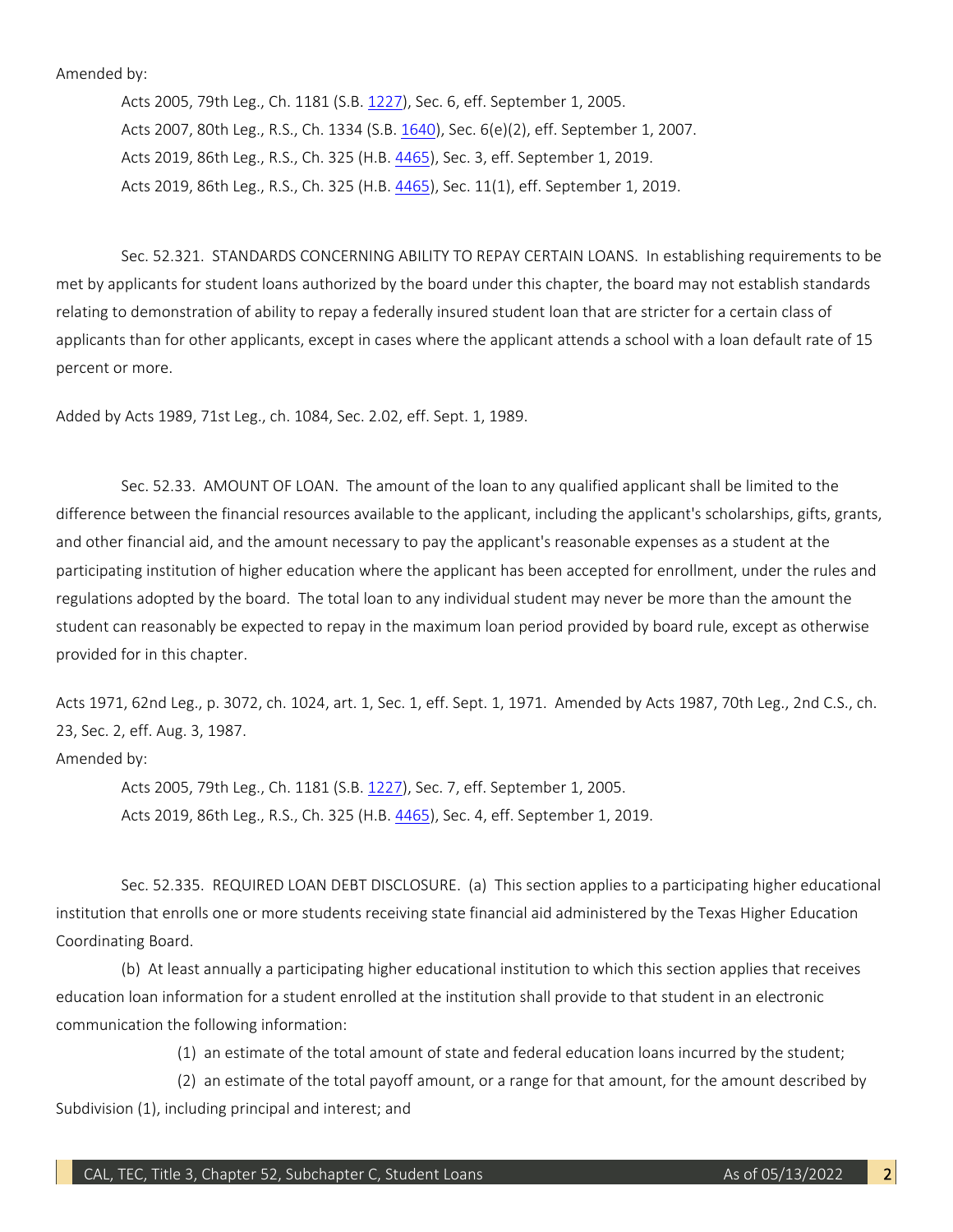(3) an estimate of the monthly repayment amount that the student may incur for the repayment of the amount described by Subdivision (1), including principal and interest.

(b-1) A participating higher educational institution is not required to provide in any disclosure or report required under this section information regarding loans issued by a private entity.

 information regarding the student that the institution: (c) A participating higher educational institution is required to include in the disclosure only education loan debt

 (1) receives or otherwise obtains from the United States Department of Education's central database for student aid; and

(2) may reasonably collect from its own records.

(d) The disclosure required under this section must:

(1) identify the types of education loans included in the institution's estimates; and

(2) include:

(A) a statement that the disclosure is not a complete and official record of the student's

education loan debt;

 (B) an explanation regarding why the disclosure may not be complete or accurate, including an explanation that for a transfer student, the institution's estimates regarding state loans reflect only state loans incurred by the student for attendance at the institution; and

 guarantee or promise. (C) a statement that the institution's estimates are general in nature and are not intended as a

 (e) A participating higher educational institution does not incur liability for any representation made under this section.

(f) The Texas Higher Education Coordinating Board shall adopt rules for the administration of this section.

Added by Acts 2017, 85th Leg., R.S., Ch. 202 (S.B. [887\)](http://www.legis.state.tx.us/tlodocs/85R/billtext/html/SB00887F.HTM), Sec. 1, eff. May 27, 2017. Amended by:

Acts 2019, 86th Leg., R.S., Ch. 573 (S.B. [241\)](http://www.legis.state.tx.us/tlodocs/86R/billtext/html/SB00241F.HTM), Sec. 1.05, eff. September 1, 2019.

 executed a note payable to the Texas Opportunity Plan Fund or the student loan auxiliary fund for the full amount of the Sec. 52.34. PAYMENTS TO STUDENT. (a) No payment may be made to any student until the student has authorized loan plus interest.

 (b) For the purposes of this chapter, a student has the capacity to contract and is bound by any contract executed by the student, and the defense that the student was a minor at the time the student executed the note is not available to the student in any action arising on the note.

 (c) Payments to students executing notes may be made annually, semiannually, quarterly, monthly, or for each semester as the board may determine, depending on the demonstrated capacity of the student to manage the student's financial affairs.

 (d) Disbursements may be made by the board or by the participating institution pursuant to a contract between the board and the institution executed in conformity with this chapter.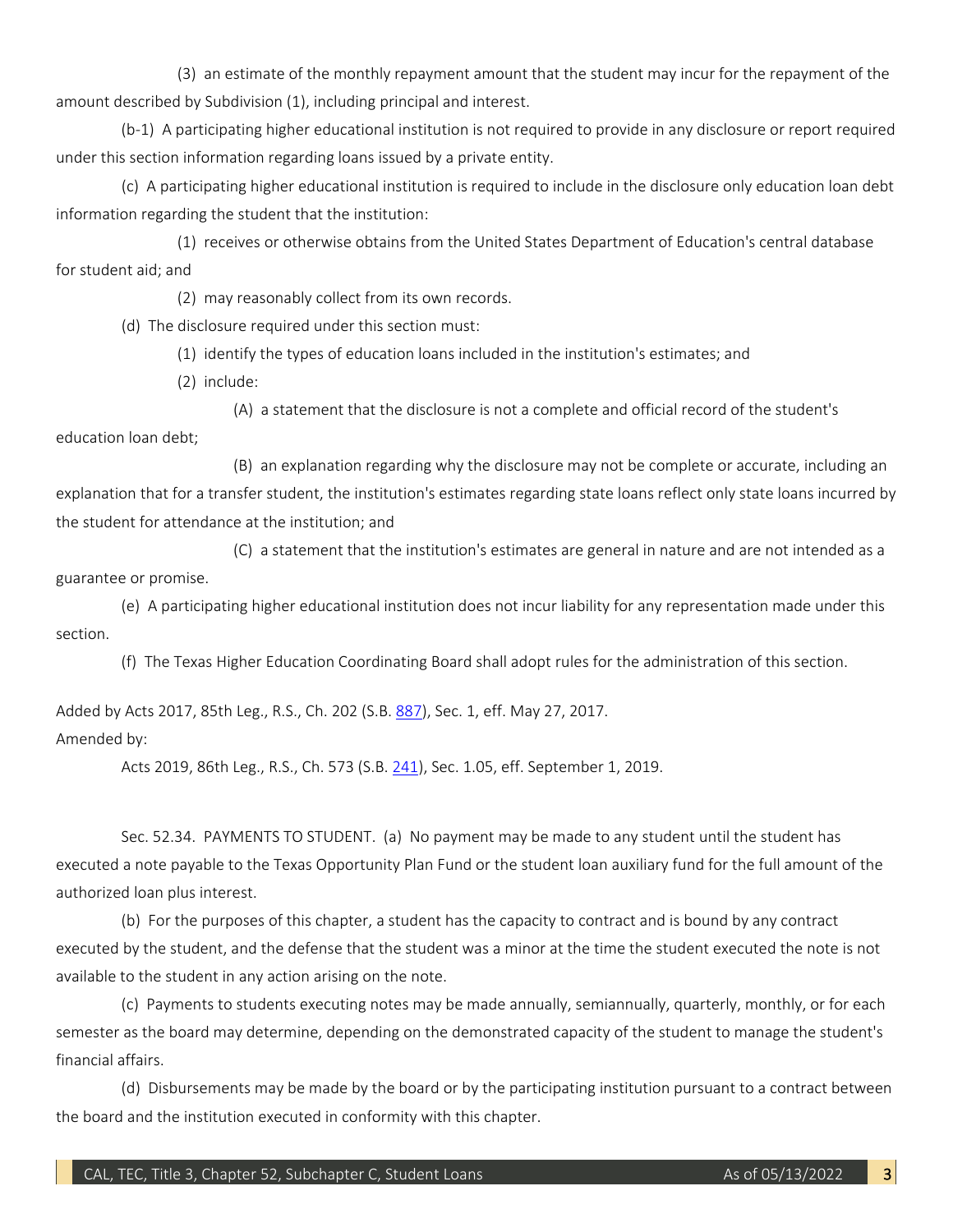(e) Money may be distributed to a participating institution only to make payments to a student under a loan authorized by this chapter.

(f) The board shall distribute money to a participating institution through the current statewide accounting system.

Acts 1971, 62nd Leg., p. 3072, ch. 1024, art. 1, Sec. 1, eff. Sept. 1, 1971. Amended by Acts 2003, 78th Leg., ch. 820, Sec. 45, eff. Sept. 1, 2003.

Amended by:

Acts 2019, 86th Leg., R.S., Ch. 325 (H.B. [4465\)](http://www.legis.state.tx.us/tlodocs/86R/billtext/html/HB04465F.HTM), Sec. 5, eff. September 1, 2019.

 consistent with general practice by issuers of student loans, as determined by the board. Sec. 52.35. TERM OF LOANS. The term of all authorized loans must be for the shortest possible period

 1024, art. 2, Sec. 7, eff. Sept. 1, 1971; Acts 1987, 70th Leg., 2nd C.S., ch. 23, Sec. 3, eff. Aug. 3, 1987. Acts 1971, 62nd Leg., p. 3072, ch. 1024, art. 1, Sec. 1, eff. Sept. 1, 1971. Amended by Acts 1971, 62nd Leg., p. 3339, ch. Amended by:

Acts 2005, 79th Leg., Ch. 1181 (S.B. [1227\)](http://www.legis.state.tx.us/tlodocs/79R/billtext/html/SB01227F.HTM), Sec. 8, eff. September 1, 2005.

 Sec. 52.36. LOAN INTEREST AND FEES. (a) The board shall from time to time fix the interest to be charged for any student loan at a rate sufficient to pay the interest on outstanding bonds, any expenses incident to their issuance, sale, and retirement, and all or a portion of the board's expenses related to the operation of the student loan program. sale, and retirement, and all or a portion of the board's expenses related to the operation of the student loan program.<br>Interest shall be postponed by the board as long as a student is enrolled at a participating institut postponed at the board's discretion as long as a student is enrolled at any other higher educational institution, provided that the total interest paid is to be equal to that fixed at the time the note evidencing the loan is executed.

 (b) The board may charge and collect loan origination fees from borrowers for use in offsetting in whole or in part the operating expenses for the loans.

Acts 1971, 62nd Leg., p. 3072, ch. 1024, art. 1, Sec. 1, eff. Sept. 1, 1971. Amended by Acts 1979, 66th Leg., p. 785, ch. 347, Sec. 1, eff. June 6, 1979; Acts 1987, 70th Leg., 2nd C.S., ch. 23, Sec. 4, eff. Aug. 3, 1987; Acts 1993, 73rd Leg., ch. 571, Sec. 10, eff. Aug. 30, 1993.

 Sec. 52.37. INSURANCE. The board may contract with any insurance company or companies licensed to do interest owed under a loan made under the provisions of this chapter. The cost of the insurance shall be paid by the student borrower. No contract for insurance as provided for in this section may be approved except by the board during business in Texas for insurance on the life of any student borrower in an amount sufficient to retire the principal and a regular meeting attended by a quorum of the total board membership.

Acts 1971, 62nd Leg., p. 3072, ch. 1024, art. 1, Sec. 1, eff. Sept. 1, 1971.